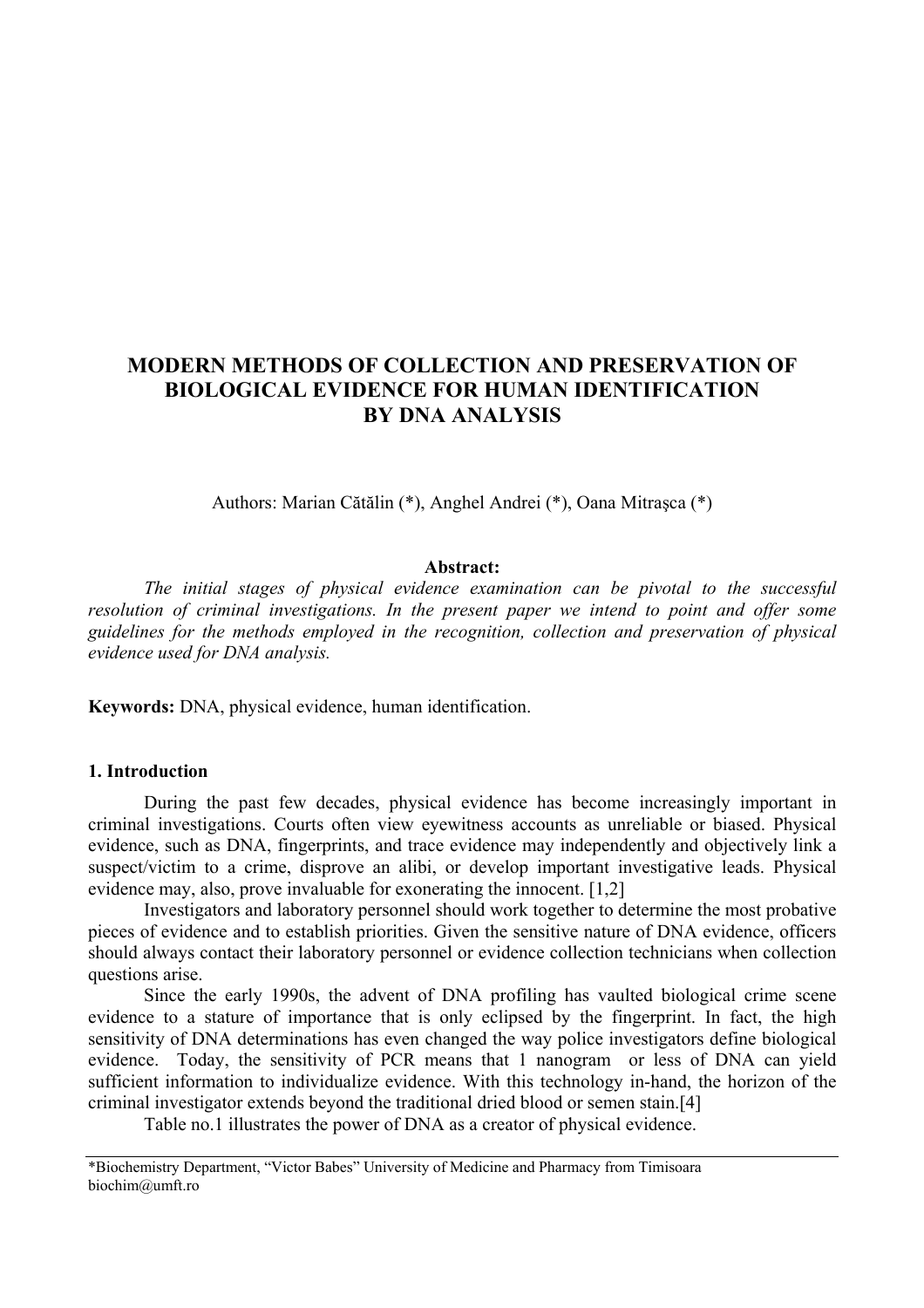| <b>Evidence</b>         | <b>Possible Location of DNA on</b> | <b>Source of DNA</b>     |
|-------------------------|------------------------------------|--------------------------|
|                         | the Evidence                       |                          |
| baseball bat or similar | Handle, end                        | sweat, skin, blood,      |
| weapon                  |                                    | tissue                   |
| hat, bandanna, or       | Inside                             | sweat, hair, dandruff    |
| mask                    |                                    |                          |
| eyeglasses              | Nose or ear pieces, lens           | sweat, skin              |
| facial tissue, cotton   | Surface area                       | mucus, blood, sweat,     |
| swab                    |                                    | semen, ear wax           |
| dirty laundry           | Surface area                       | blood, sweat, semen      |
| toothpick               | <b>Tips</b>                        | saliva                   |
| used cigarette          | Cigarette butt                     | saliva                   |
| stamp or envelope       | Licked area                        | saliva                   |
| tape or ligature        | Inside/outside surface             | skin, sweat              |
| bottle, can, or glass   | Sides, mouthpiece                  | saliva, sweat            |
| used condom             | Inside/outside surface             | semen, vaginal or rectal |
|                         |                                    | cells                    |
| blanket, pillow, sheet  | surface area                       | sweat, hair, semen,      |
|                         |                                    | urine, saliva            |
| "through and            | outside surface                    | blood, tissue            |
| through" bullet         |                                    |                          |
| bite mark               | person's skin or clothing          | saliva                   |
| fingernail, partial     | Scrapings                          | blood, sweat, tissue     |
| fingernail              |                                    |                          |

**Table no. 1.** DNA as evidence

Note that, in practice, crime scenes samples may contain considerably less usable DNA depending on environmental conditions. DNA has been isolated from other sources, such as gastric fluids and fecal stains. However, it can be difficult to generate a DNA profile from these sources in case samples due to significant degradation.

Several factors affect the ability to obtain a DNA profile. The sensitivity of PCR DNA typing methods is noteworthy, but still limited. The second concern is sample degradation. Prolonged exposure of even a large bloodstain to the environment or to bacterial contamination ca degrade the DNA and render it unsuitable for further analysis. The third consideration is sample purity and DNA content of different types of samples, as shown in table no.2.

| <b>TYPE OF SAMPLE</b>   | <b>AMOUNT OF DNA</b>       |
|-------------------------|----------------------------|
| liquid blood            | 20000-40000 ng/ml          |
| bloodstain              | 250-500 ng/cm <sup>2</sup> |
| liquid semen            | 150000-300000 ng/ml        |
| postcoital vaginal swab | 10-3000 ng/swab            |
| plucked hair with root  | $1-750$ ng/root            |
| shed hair with root     | $1-10$ ng/root             |
| liquid saliva           | 1000-10000 ng/ml           |
| oral swab               | 100-1500 ng/swab           |
| urine                   | $1-20$ ng/ml               |
| bone                    | $3-10$ ng/mg               |
| tissue                  | 50-500 $ng/mg$             |

**Table no.2**. DNA content of biological samples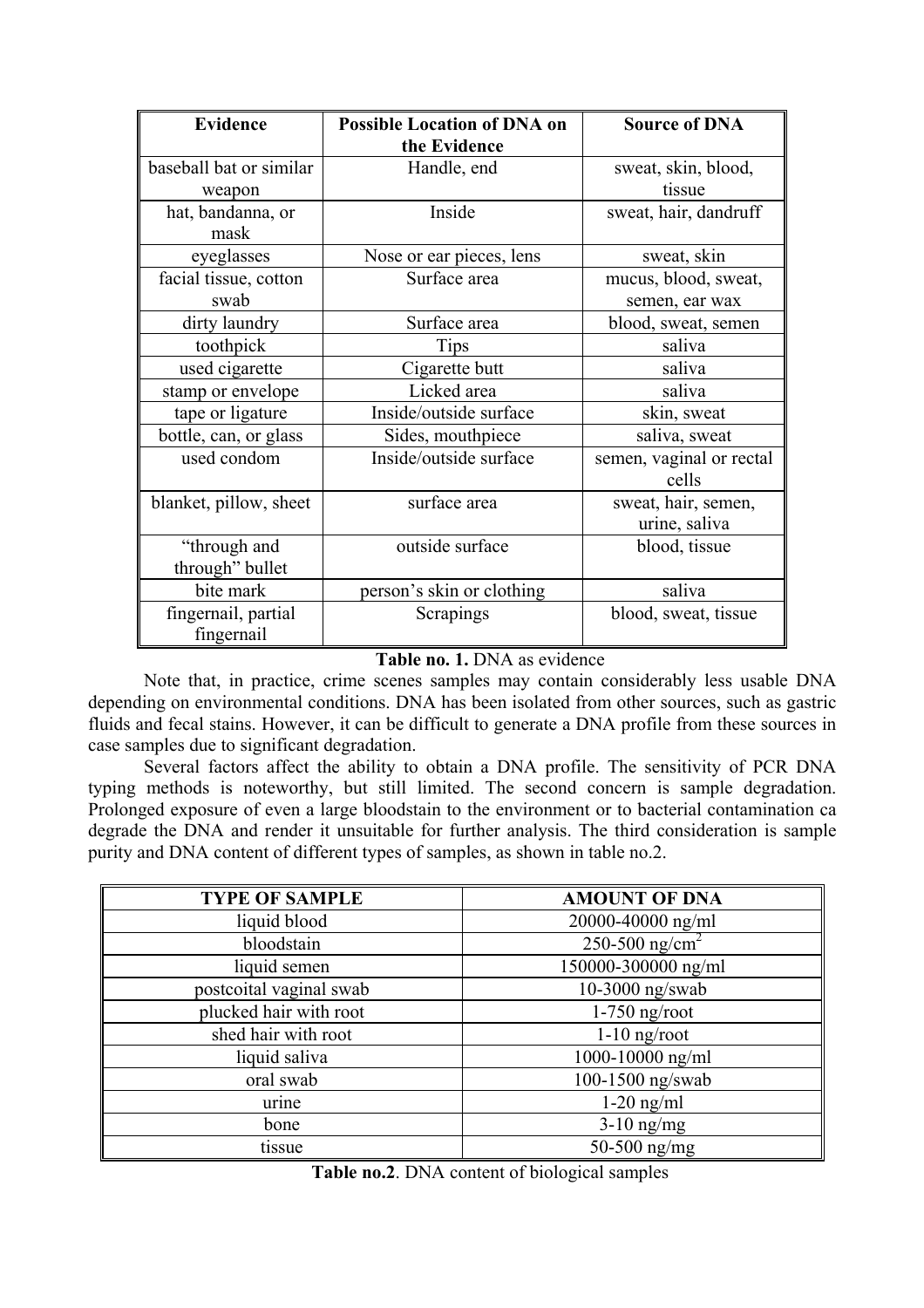# **2. Evidence collection**

 All biological evidence is subject to deterioration. The careful collection and storage of this evidence will help ensure that this evidence is preserved so that useful information can be obtained from its analysis. Most DNA typing methods are robust, and dirt, grease, some dyes in fabrics, and other substances can seriously compromise the DNA typing process. Environmental insults will not change DNA allele "A" into allele "B", but they can adversely affect the ability of the scientist to obtain a complete DNA profile from the sample [7-10].

There are hundreds of varieties of physical evidence commonly submitted for examination to forensic science laboratories. Evidence that could be subjected to DNA analysis is generally limited to things that are biological in nature. The following is a list of biological materials from which DNA has been successfully isolated and analyzed:

- Blood and bloodstains
- Semen and seminal stains
- Tissues and cells
- Bones and organs
- Hairs with follicles
- Urine and saliva (with nucleated cells)

Other types of biological evidence, such as tears, perspiration, serum and other body fluids without nucleated cells are not amenable to DNA analysis.

Blood, semen, body tissue, bone, hair, urine and saliva can be transferred to an individual's body or clothing, or to an object or crime scene directly. Once liquid biological specimens have been deposited, they become stains and adhere to the surface or the substratum. Non-fluid biological evidence, such as tissue, bone or hair, can also be transferred by direct contact and deposit.

Blood, semen, body tissue, hair, saliva or urine could be transferred to a victim, suspect, witness, object or location through an intermediate medium. In a secondary transfer, there is no direct contact between the original source (donor of the DNA evidence) and the target surface. The transfer intermediary could be a person, object or a location. A secondary transfer does not necessarily furnish positive proof of a direct link of an individual with a specific crime.

Once the biological evidence is transferred through direct or secondary transfer, it will remain on the target surface either by absorption or by adherence. In general, liquid biological evidence will be absorbed, while solid state evidence will adhere. The method of collection depends largely on the state and condition of the biological evidence. The following are general guidelines for the collection of biological evidence for DNA analysis. In general, a significant quantity of material should be collected to ensure the recovery of sufficient DNA for testing purposes. However, it is important to limit collecting additional dirt, grease, fluids, and other material from the surrounding area, since many substances are known to adversely affect the DNA typing process. Each biological specimen should be packaged according to established forensic practices. Once the samples have been collected, they should be promptly delivered to the forensic laboratory. To minimize specimen deterioration, items should be stored in a cool, dry environment until they are submitted for testing.[3,5]

# *Blood and Bloodstains*

If using the DNA profiling method of analysis, then blood and seminal fluid can be matched back to an individual with a high degree of probability. Currently, if using the PCR method of DNA analysis or conventional serological techniques then blood and some body fluids can be said to come from a certain population group to which the individual belongs.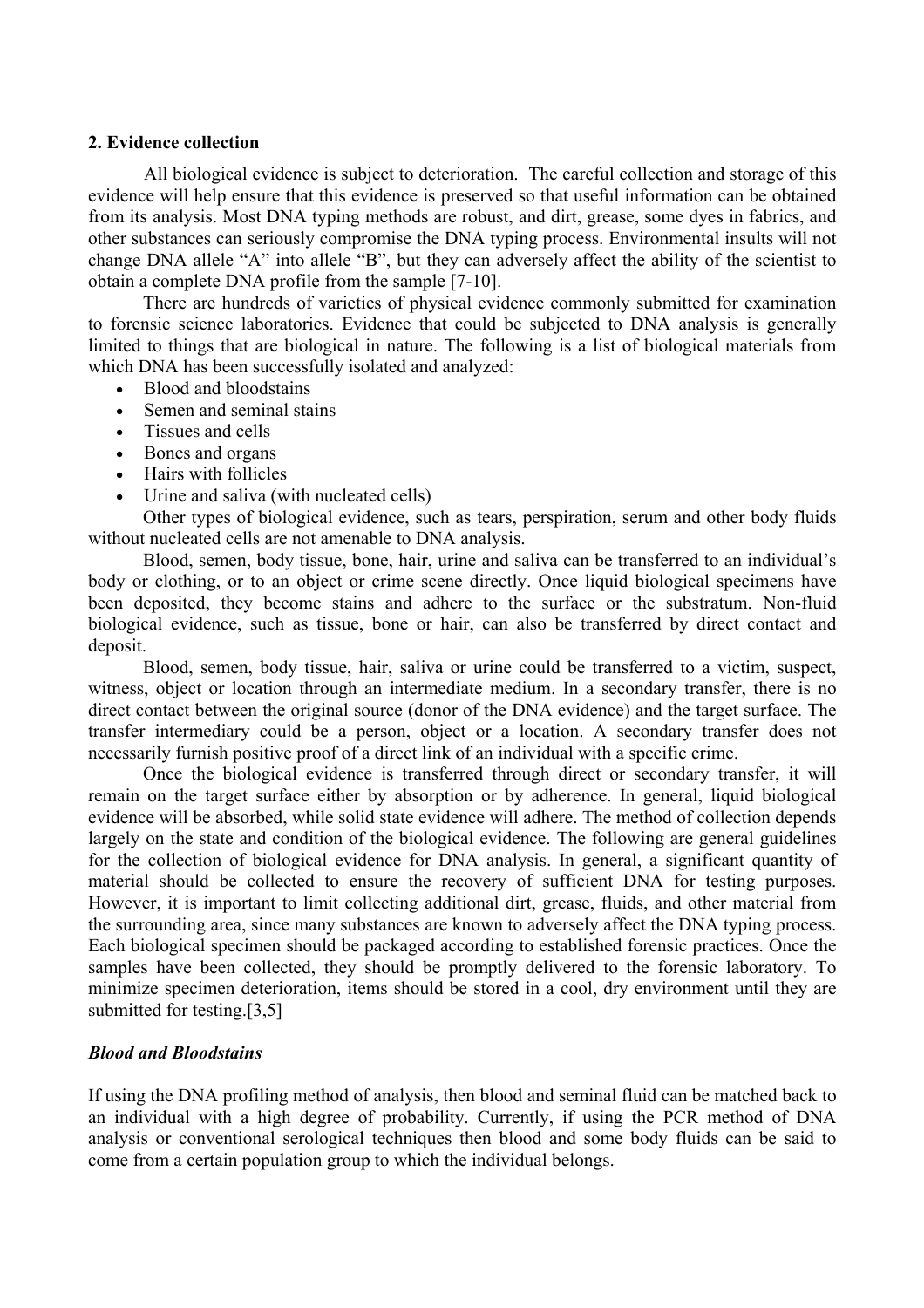### *Blood from a Person*

It is always necessary to collect reference samples from suspects and victims. In the great majority of cases, these samples consist of liquid blood.

Liquid blood from a person should be collected by qualified medical personnel. The crime laboratory should be informed if the subject had recently received a blood transfusion of any kind.

Two tubes of blood, about 5 mL each, should be collected in vacutainers with EDTA as anticoagulant. In the case of collecting reference samples from postmortem subjects, a blood sample should be obtained from non-body cavity areas such as heart or major internal blood vessels.

Each tube should be labeled with the date, time, subject's name, location, collector's name, case number and exhibit number.

Blood samples must be refrigerated, not frozen, and submitted to the laboratory as soon as possible.

### *Liquid Blood Specimens at Crime Scenes*

Liquid blood should be collected with a clean (preferably sterile) syringe or disposable pipette and transferred to a clean (preferably sterile) test tube. A blood clot can be transferred to a clean test tube with a clean spatula. A clean cotton cloth can be used to soak up liquid blood or a blood clot (avoiding areas containing only serum). Wet blood samples, if they are collected, must be preserved in a suitable anticoagulant and kept in a refrigerator. These specimens should be submitted to the laboratory as soon as possible.

Label the specimens with case number, item number, date, time, location, and evidence collector's name.

### *Wet Bloodstains*

Small objects bearing wet bloodstains should be allowed to air dry, then collected as is. An effort should be made to preserve the integrity of any bloodstain patterns during packaging and transportation.

Large objects that cannot be removed from a crime scene may have wet bloodstains on them. The wet blood should be transferred onto clean cotton cloth.

Bloodstained cotton cloth must be allowed to air dry before packaging in a paper container.

Each object and container must be properly labeled.

# *Dried Bloodstains on Removable Items*

Dried bloodstains on weapons, garments and other movable objects should be collected separately by collecting the entire item.

Each item should be placed in its own (paper) container, and these should be sealed and labeled properly.

#### *Dried Bloodstains on Solid, Nonabsorbent Surfaces of Immovable Objects*

The bloodstain pattern should be documented and sketched to the extent necessary. The stain can be tape lifted or scraped off the object onto a clean piece of paper. The tape lifter or the paper with blood crust can then placed into a "druggist fold", and placed in an envelope which is sealed. Each item must be labeled properly.

If the bloodstain cannot be scraped off or the support object cannot be cut, then the bloodstain may be eluted onto a clean switch, moistened with sterilized saline or water by rubbing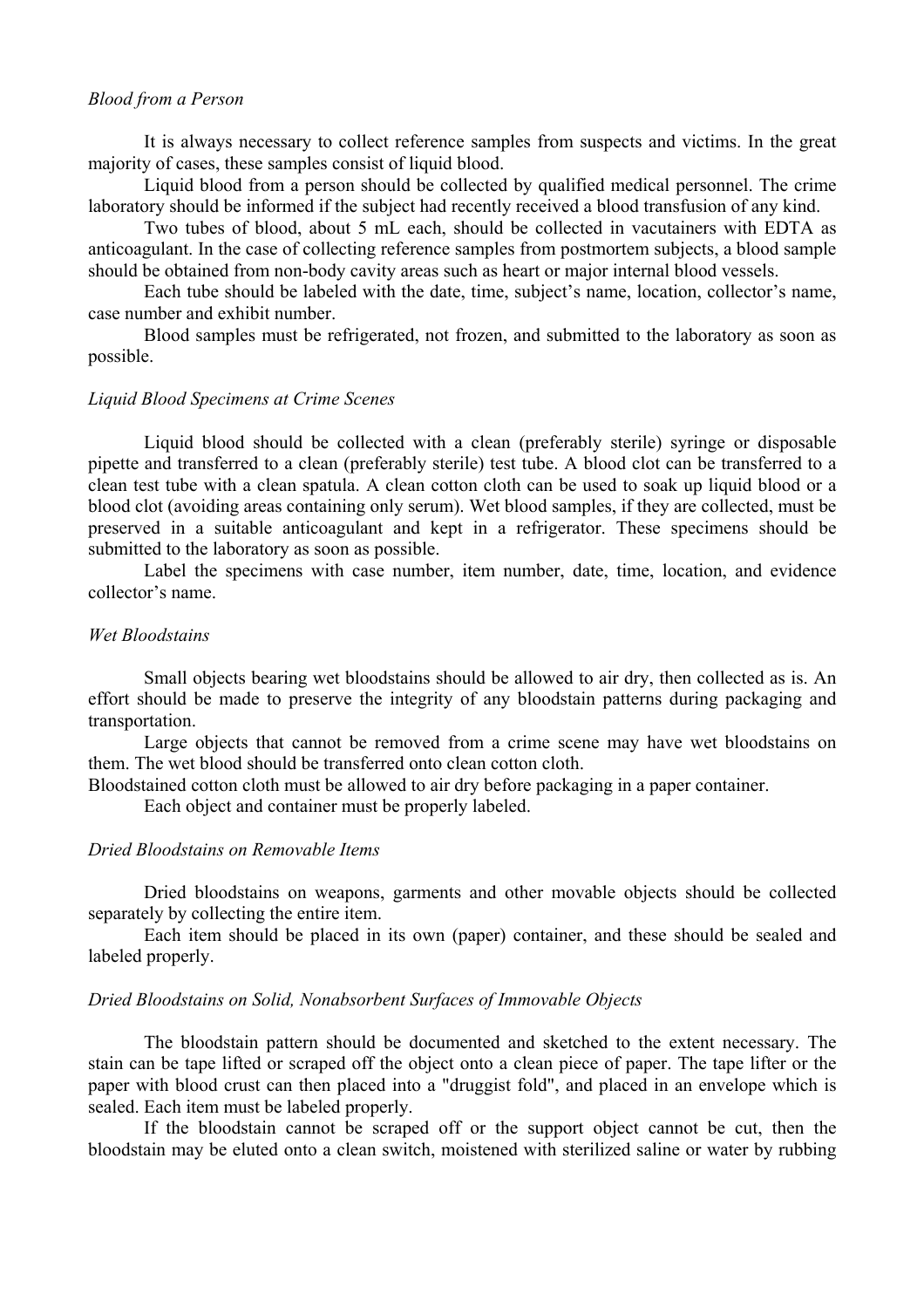the cotton switch on the stained area. The switch is then allowed to dry and is placed in a paper fold packet. The packet is then placed in an envelope which is sealed, and properly labeled.

Always obtain a control by repeating the procedure on an adjacent but unstained area of the surface containing the bloodstain.

If the bloodstain is located on an object than can be cut, then a portion of the item containing the bloodstain can be removed by cutting with a clean, sharp instrument. Each cutting should be packaged separately and labeled accordingly. An unstained portion of the item should be collected and packaged as a control.

#### *Semen and Seminal Stains*

Document the semen evidence by notes, photography, videotape and sketching.

Use a clean syringe or disposable pipette to transfer liquid semen to a clean, sterile test tube. Label the tube with the case and item number, date, time, location, and name of the collector. Keep the specimen refrigerated and submit to the laboratory as soon as possible.

Alternatively, liquid semen can be transferred onto clean cotton cloth by absorption. The cloth is then air dried, packaged, sealed and labeled properly.

Seminal stains on panties, clothing, bedsheets, pillows and other movable objects should be collected as is. If an article has a wet stain on it, the stain must be allowed to air dry thoroughly prior to collection of the article. If the stain is on a large object that can be cut, then the stained area should be cut using a scalpel or scissors. If the stain is on immovable, nonabsorbent surfaces, then the stain should be scrapped using a clean scalpel onto clean paper, and fold the paper into a druggist fold container.

Each item should be packaged separately in a clean paper container. Each item's packaging must be properly sealed and labeled.

Packaged items should be refrigerated if possible, and submitted to the laboratory as soon as possible.

#### *Seminal Evidence from Sexual Assault Victims*

When dealing with sex crimes, the victim should be taken to the hospital immediately and the examination started as soon as possible. Photographs should be taken to document any injuries which the victim received. If necessary, oral, vaginal, and/or anal swabs should be taken from the victim and air dried for one hour in a moving air source as soon as possible. They should be collected as soon as possible because the body begins breaking down the various components in seminal fluid through drainage, enzyme activity, pH, etc. The swabs should be air dried under a fan for at least one hour. This can either be accomplished by the doctor at the hospital, or, upon collecting the kit from the doctor, the investigator should bring it immediately to a secure place and air dry it. The reason for this is that the moisture in the swabs allows microorganisms to grow which can destroy the evidentiary value of the swabs.

### *Tissue, Organ or Bone*

Each item of evidence should be described in notes, and documented by photography, sketches or videotaping. This type of evidence item can be picked up with a clean pair of forceps. Each item should be placed in a clean container without any added fixatives.

Each container should be properly sealed and labeled, and stored in a freezer. Evidence should be submitted to the laboratory as soon as possible.

 When collecting reference samples from postmortem subjects, if the body has decomposed, in addition to the blood sample, collect as many of the following specimens as possible: a portion of deep muscle tissue, certain organ tissue (e.g. heart or brain/not liver or kidney), 2-4 intact molar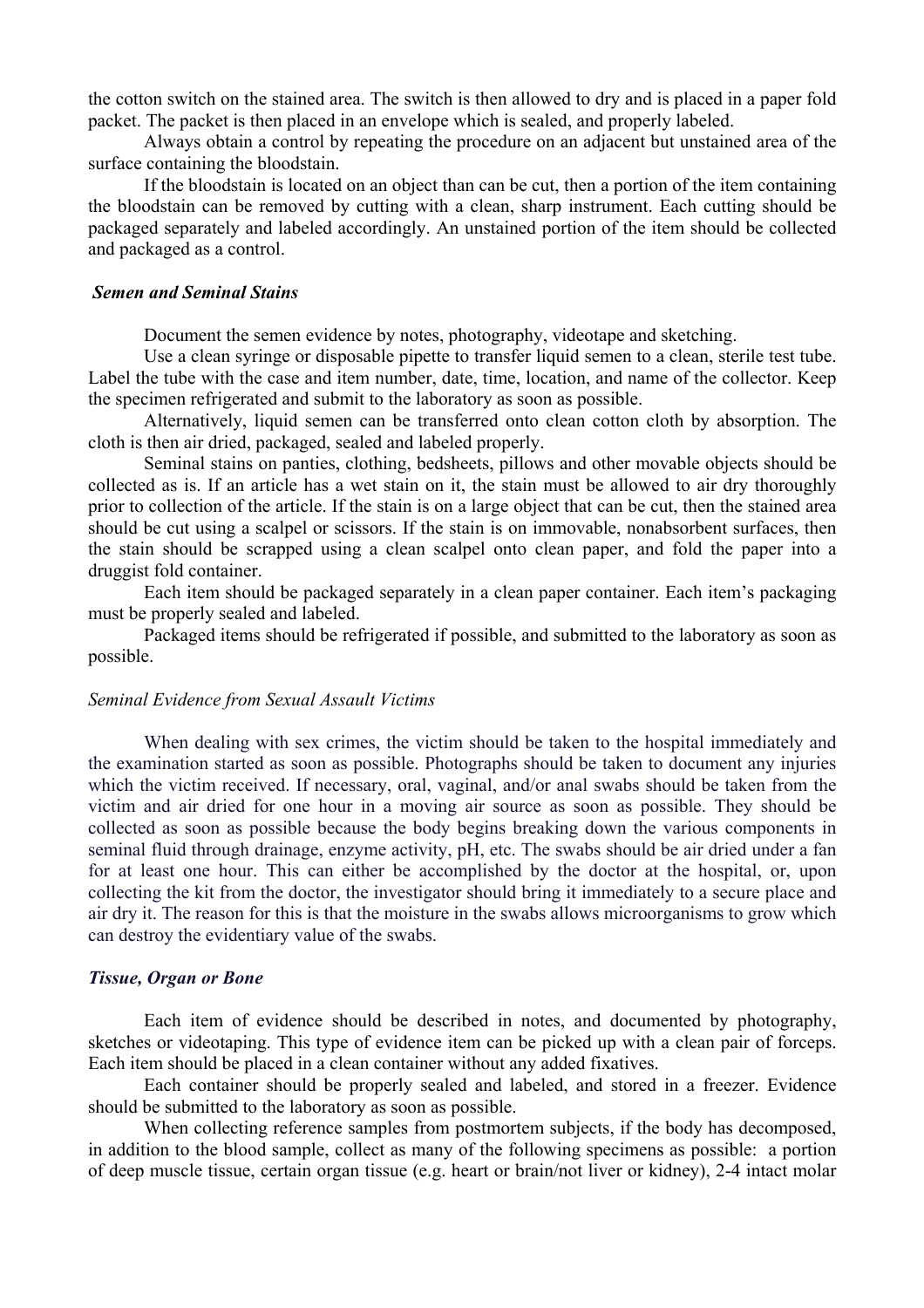teeth (if identification is an issue, ensure that mouth x-rays have been taken), and a sample of compact bone (e.g. femur). The specimens collected should be away from site of injury (i.e. if head injury, do not take sample of brain tissue). Immediately freeze specimens, do not place in any preservative (e.g. formalin).

Collection of *Urine, Saliva and Other Body Fluids* follows the same rules as blood and blood stains.

# *Hair Evidence*

If a root sheath is attached, then DNA analysis using PCR technology can say that this hair came from a certain percentage of the population to which the suspect belongs. If there is no root sheath, then a microscopic analysis can say that the hair has the same characteristics as the suspect's hair and is similar to his or her hair.

Hair found at the scene should be placed in a paper packet and then placed in an envelope. If a microscopic examination is required, then 15-20 representative hairs from the suspect must be submitted to the lab for comparison. If DNA analysis if going to be used, then a whole blood sample from the suspect must be submitted to the lab in a "Vacutainer."

#### **3. Transport and storrage of evidence**

When transporting and storing evidence that may contain DNA, it is important to keep the evidence dry and at room temperature. Once the evidence has been secured in paper bags or envelopes, it should be sealed, labeled, and transported in a way that ensures proper identification of where it was found and proper chain of custody. Never place evidence that may contain DNA in plastic bags because plastic bags will retain damaging moisture. Direct sunlight and warmer conditions also may be harmful to DNA, so avoid keeping evidence in places that may get hot, such as a room or police car without air conditioning. For long-term storage issues, contact your local laboratory.

 Refrigerate liquid blood samples (do not freeze). Air-dry all wet blood and other body fluid stains on evidence items (do not subject to heat). Until submission to the crime laboratory, freeze all stained items except for any metal or glass items (e.g. knives, bottles). Metal or glass items should be stored at room temperature and submitted to the laboratory as soon as possible.

Evidence from the suspect and victim must be handled and packaged separately.

#### **4. Issues concerning contamination**

Because extremely small samples of DNA can be used as evidence, greater attention to contamination issues is necessary when identifying, collecting, and preserving DNA evidence. DNA evidence can be contaminated when DNA from another source gets mixed with DNA relevant to the case. This can happen when someone sneezes or coughs over the evidence or touches his/her mouth, nose, or other part of the face and then touches the area that may contain the DNA to be tested. Because PCR replicates or copies DNA in the evidence sample, the introduction of contaminants or other unintended DNA to an evidence sample can be problematic. With such minute samples of DNA being copied, extra care must be taken to prevent contamination. If a sample of DNA is submitted for testing, the PCR process will copy whatever DNA is present in the sample; it cannot distinguish between a suspect's DNA and DNA from another source.

 Fortunately, an examination of DNA band patterns in the laboratory readily reveals the presence of contamination. For example with an STR, one will expect to see a two band pattern. If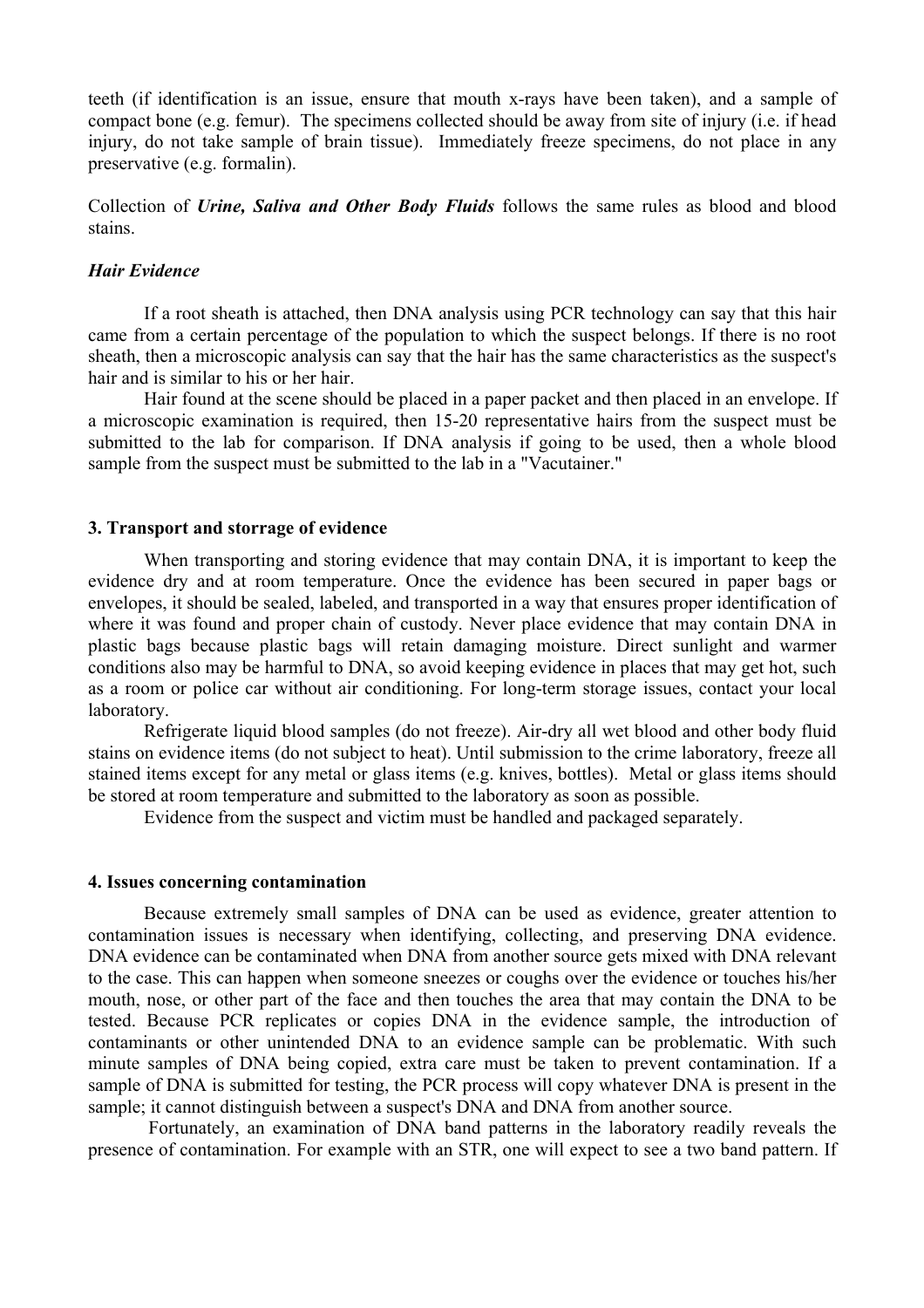one observes more than two bands, it becomes apparent that one could be dealing with a mixture of DNA from more than one source.

There are some relatively simple steps that crime scene investigators can take in order to minimize the possible occurrence of contamination of biological evidence:

- Wear gloves. Change them often.
- Use disposable instruments or clean them thoroughly before and after handling each sample.
- Avoid touching the area where you believe DNA may exist.
- Avoid talking, sneezing, and coughing over evidence.
- Avoid touching your face, nose, and mouth when collecting and packaging evidence.
- Air-dry evidence thoroughly before packaging.
- Put evidence into new paper bags or envelopes, not into plastic bags. Do not use staples.

Care should be taken to ensure that biological evidence is not contaminated during its collection:

- To avoid contamination, do not allow one evidence stain to come into contact with other biological samples.
- Do not talk or cough over biological evidence stains. Do not handle samples without using clean gloves.
- Each individual stain should be collected separately. Do not collect or package two separate stains together.
- Do not allow evidence samples to come into contact with any surface that contains residue from another biological sample (e.g. dirty tweezers, bloodstained glove, contaminated work surface).
- Use tweezers that have smooth, easy-to-clean working surfaces.
- Tools (e.g. tweezers, scissors) can be cleaned by thoroughly rinsing with a stream of distilled water and thoroughly drying with paper tissue. Repeat this process twice before using tool to manipulate another sample.

Package all biological evidence in paper bags or envelopes (do not use plastic). The packaging of biological evidence in plastic or airtight containers must always be avoided, because the accumulation of residual moisture could contribute to the growth of DNA-destroying bacteria and fungi.

- Allow stains to air dry as much as possible before placing in paper bag or envelope.
- Package the "unstained control" separately from the evidence stain.
- Package different evidence items in separate paper containers.
- Ensure that the paper container is large enough to allow air circulation around evidence item.
- Clean paper can be placed on (or in) a bloodstained garment and the garment folded so that the paper prevents contact between different stains. Ensure that while items are drying that the stain pattern(s) are not altered or the stain(s) cross-contaminated with other wet stain(s).
- Metal or glass evidence item (e.g. knife or broken, glass bottle), should be secured with wire to the bottom of a cardboard box so that it does not pierce the sides of a paper container. If not secured, blood on a knife blade can become easily dislodged and lost. Do not freeze metal or glass evidence items with blood or other body fluid stains. Submit these items to the laboratory as soon as possible.
- Tape seal, initial and date all paper bags or envelopes.